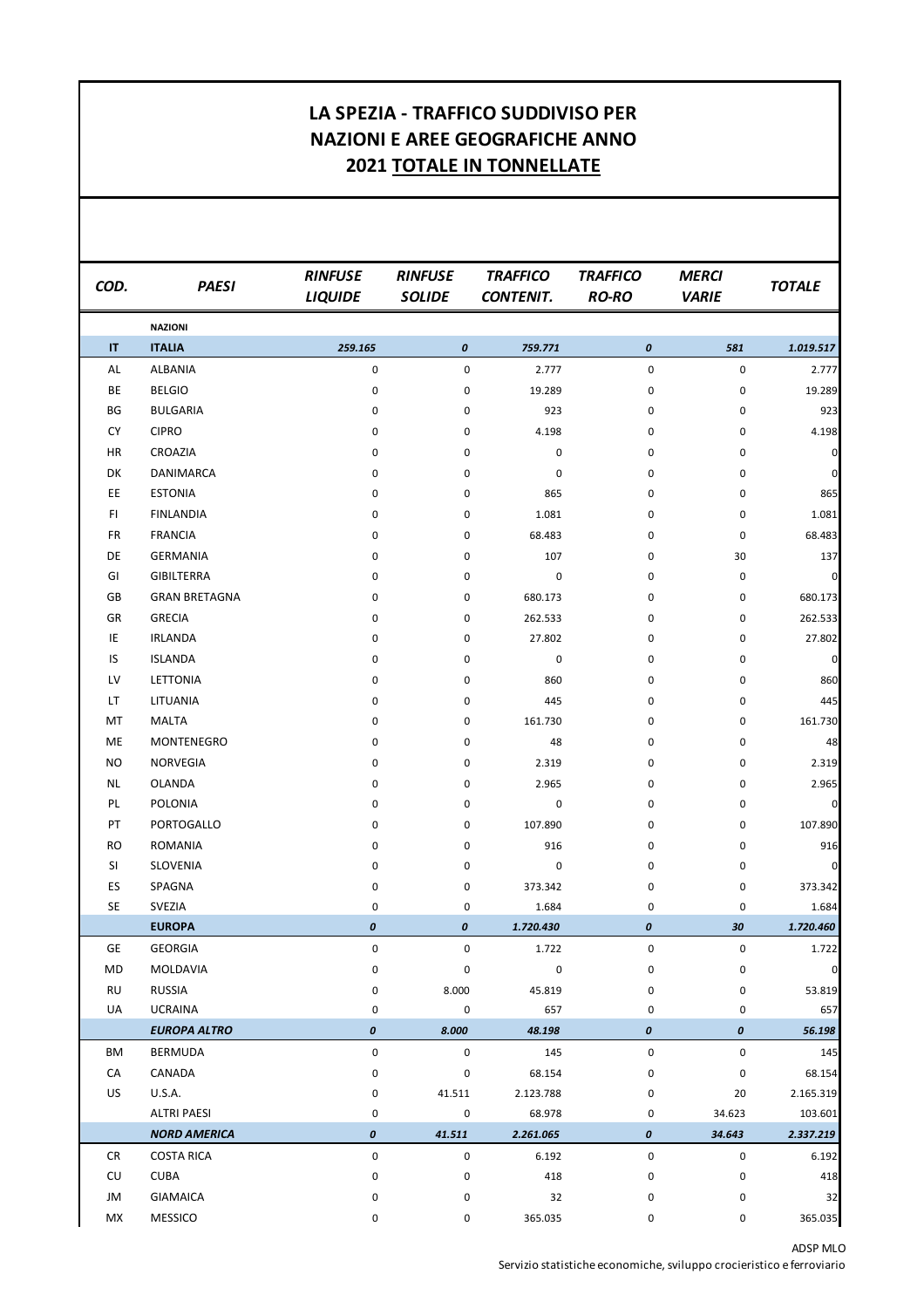| DO<br>REPUBBLICA DOMINICANA<br>10.985<br>0<br>0<br>0<br>0<br><b>ALTRI PAESI</b><br>$\pmb{0}$<br>40.088<br>0<br>0<br>0<br><b>CENTRO AMERICA</b><br>0<br>0<br>0<br>0<br>496.463<br>ARGENTINA<br>0<br>$\pmb{0}$<br>$\pmb{0}$<br>0<br>AR<br>11.355<br>ΒR<br><b>BRASILE</b><br>0<br>0<br>27.736<br>0<br>0<br><b>CILE</b><br>CL.<br>0<br>$\pmb{0}$<br>$\pmb{0}$<br>0<br>83.723<br>83.723<br>COD.<br>COLOMBIA<br>$\pmb{0}$<br>$\pmb{0}$<br>0<br>0<br>24.876<br>24.876<br>EC<br><b>ECUADOR</b><br>26.003<br>0<br>0<br>26.003<br>0<br>0<br>PY<br>PARAGUAY<br>44<br>0<br>0<br>44<br>0<br>0<br>PE<br>PERU'<br>0<br>0<br>36.421<br>0<br>0<br>36.421<br>UY<br>586<br><b>URUGUAY</b><br>0<br>0<br>0<br>0<br>VE<br>0<br>$\pmb{0}$<br>0<br>VENEZUELA<br>6.176<br>0<br>6.176<br><b>ALTRI PAESI</b><br>0<br>0<br>3.620<br>0<br>0<br><b>SUD AMERICA</b><br>0<br>0<br>0<br>0<br>220.540<br>ALGERIA<br>$\pmb{0}$<br>DZ<br>748.496<br>0<br>169.631<br>$\pmb{0}$<br>EG<br><b>EGITTO</b><br>0<br>0<br>$\pmb{0}$<br>0<br>121.424<br>121.424<br>LY<br>LIBIA<br>$\pmb{0}$<br>0<br>0<br>120.383<br>0<br>120.383<br>MA<br>MAROCCO<br>0<br>0<br>316.718<br>0<br>90<br>316.808<br>TN<br><b>TUNISIA</b><br>0<br>$\mathbf 0$<br>$\pmb{0}$<br>333<br>2.125<br>2.458<br><b>NORD AFRICA</b><br>748.496<br>0<br>423<br>0<br>730.281<br>1.479.200<br>$\pmb{0}$<br>$\pmb{0}$<br>ER<br>ERITREA<br>0<br>$\pmb{0}$<br>0<br>$\overline{0}$<br>KE<br><b>KENYA</b><br>$\pmb{0}$<br>0<br>12.520<br>0<br>12.520<br>0<br>SO.<br>SOMALIA<br>0<br>309<br>$\pmb{0}$<br>0<br>309<br>0<br><b>SUDAFRICA</b><br>130.787<br>ΖA<br>0<br>0<br>130.787<br>0<br>0<br><b>SD</b><br>SUDAN<br>$\pmb{0}$<br>$\pmb{0}$<br>0<br>0<br>917<br>917<br><b>ALTRI PAESI</b><br>0<br>73.842<br>0<br>0<br>0<br>73.842<br>0<br><b>AFRICA ORIENTALE</b><br>0<br>0<br>0<br>218.375<br>218.375<br>AO<br>ANGOLA<br>0<br>0<br>$\pmb{0}$<br>3.763<br>8.636<br>4.873<br>CM<br>CAMERUN<br>0<br>0<br>0<br>123<br>0<br>123<br>CG<br>CONGO<br>0<br>0<br>0<br>3.274<br>0<br>3.274<br>CI<br><b>COSTA D'AVORIO</b><br>976<br>0<br>0<br>976<br>0<br>0<br>GМ<br><b>GAMBIA</b><br>88<br>88<br>0<br>0<br>0<br>0<br>GH<br>GANA<br>2.136<br>0<br>2.136<br>0<br>0<br>0<br><b>GUINEA</b><br>GN<br>0<br>0<br>6.123<br>0<br>0<br>6.123<br>0<br>0<br>0<br>507<br>LR<br>LIBERIA<br>507<br>0<br><b>MAURITANIA</b><br>23<br>ΜR<br>0<br>0<br>23<br>0<br>0<br>NIGERIA<br>400<br>ΝG<br>0<br>0<br>400<br>0<br>0<br>SN<br>SENEGAL<br>$\pmb{0}$<br>0<br>3.245<br>0<br>500<br>3.745<br>0<br><b>ALTRI PAESI</b><br>0<br>0<br>6.750<br>0<br>6.750<br><b>AFRICA OCCIDENTALE</b><br>0<br>0<br>0<br>4.263<br>28.518<br>32.781<br>0<br>0<br>104.088<br>$\pmb{0}$<br>0<br>104.088<br>SA<br>ARABIA SAUDITA<br>$\pmb{0}$<br>$\overline{0}$<br>IR<br><b>IRAN</b><br>0<br>0<br>0<br>0<br>IQ<br><b>IRAQ</b><br>$\pmb{0}$<br>0<br>9.085<br>0<br>0<br>9.085<br>IL.<br>ISRAELE<br>0<br>0<br>2.993<br>0<br>0<br>2.993<br>OM<br>OMAN<br>0<br>0<br>13.401<br>0<br>0<br>13.401<br>QATAR<br>QA<br>0<br>0<br>31.355<br>0<br>0<br>31.355<br>TR<br><b>TURCHIA</b><br>$\pmb{0}$<br>$\pmb{0}$<br>0<br>476.625<br>0<br>476.625<br><b>ALTRI PAESI</b><br>0<br>0<br>144.336<br>0<br>269<br>144.605<br><b>MEDIO ORIENTE</b><br>0<br>0<br>0<br>269<br>781.883<br>782.152<br>BD<br>0<br>0<br>$\pmb{0}$<br>0<br>BANGLADESH<br>18.472<br>18.472<br><b>INDIA</b><br>IN<br>0<br>0<br>200.845<br>0<br>0<br>200.845<br>PK<br>PAKISTAN<br>0<br>0<br>10.966<br>0<br>0<br>10.966<br>LK<br>SRI LANKA<br>0<br>0<br>31.992<br>0<br>0<br>31.992<br><b>INDIA - PAKISTAN</b><br>0<br>0<br>0<br>0<br>262.275<br>262.275 | PA | PANAMA | 0 | 0 | 73.713 | 0 | 0 | 73.713  |
|------------------------------------------------------------------------------------------------------------------------------------------------------------------------------------------------------------------------------------------------------------------------------------------------------------------------------------------------------------------------------------------------------------------------------------------------------------------------------------------------------------------------------------------------------------------------------------------------------------------------------------------------------------------------------------------------------------------------------------------------------------------------------------------------------------------------------------------------------------------------------------------------------------------------------------------------------------------------------------------------------------------------------------------------------------------------------------------------------------------------------------------------------------------------------------------------------------------------------------------------------------------------------------------------------------------------------------------------------------------------------------------------------------------------------------------------------------------------------------------------------------------------------------------------------------------------------------------------------------------------------------------------------------------------------------------------------------------------------------------------------------------------------------------------------------------------------------------------------------------------------------------------------------------------------------------------------------------------------------------------------------------------------------------------------------------------------------------------------------------------------------------------------------------------------------------------------------------------------------------------------------------------------------------------------------------------------------------------------------------------------------------------------------------------------------------------------------------------------------------------------------------------------------------------------------------------------------------------------------------------------------------------------------------------------------------------------------------------------------------------------------------------------------------------------------------------------------------------------------------------------------------------------------------------------------------------------------------------------------------------------------------------------------------------------------------------------------------------------------------------------------------------------------------------------------------------------------------------------------------------------------------------------------------------------------------------------------------------------------------------------------------------------------------------------------------------------------------------------------------------------------------------------------------------------------|----|--------|---|---|--------|---|---|---------|
|                                                                                                                                                                                                                                                                                                                                                                                                                                                                                                                                                                                                                                                                                                                                                                                                                                                                                                                                                                                                                                                                                                                                                                                                                                                                                                                                                                                                                                                                                                                                                                                                                                                                                                                                                                                                                                                                                                                                                                                                                                                                                                                                                                                                                                                                                                                                                                                                                                                                                                                                                                                                                                                                                                                                                                                                                                                                                                                                                                                                                                                                                                                                                                                                                                                                                                                                                                                                                                                                                                                                                            |    |        |   |   |        |   |   | 10.985  |
|                                                                                                                                                                                                                                                                                                                                                                                                                                                                                                                                                                                                                                                                                                                                                                                                                                                                                                                                                                                                                                                                                                                                                                                                                                                                                                                                                                                                                                                                                                                                                                                                                                                                                                                                                                                                                                                                                                                                                                                                                                                                                                                                                                                                                                                                                                                                                                                                                                                                                                                                                                                                                                                                                                                                                                                                                                                                                                                                                                                                                                                                                                                                                                                                                                                                                                                                                                                                                                                                                                                                                            |    |        |   |   |        |   |   | 40.088  |
|                                                                                                                                                                                                                                                                                                                                                                                                                                                                                                                                                                                                                                                                                                                                                                                                                                                                                                                                                                                                                                                                                                                                                                                                                                                                                                                                                                                                                                                                                                                                                                                                                                                                                                                                                                                                                                                                                                                                                                                                                                                                                                                                                                                                                                                                                                                                                                                                                                                                                                                                                                                                                                                                                                                                                                                                                                                                                                                                                                                                                                                                                                                                                                                                                                                                                                                                                                                                                                                                                                                                                            |    |        |   |   |        |   |   | 496.463 |
|                                                                                                                                                                                                                                                                                                                                                                                                                                                                                                                                                                                                                                                                                                                                                                                                                                                                                                                                                                                                                                                                                                                                                                                                                                                                                                                                                                                                                                                                                                                                                                                                                                                                                                                                                                                                                                                                                                                                                                                                                                                                                                                                                                                                                                                                                                                                                                                                                                                                                                                                                                                                                                                                                                                                                                                                                                                                                                                                                                                                                                                                                                                                                                                                                                                                                                                                                                                                                                                                                                                                                            |    |        |   |   |        |   |   | 11.355  |
|                                                                                                                                                                                                                                                                                                                                                                                                                                                                                                                                                                                                                                                                                                                                                                                                                                                                                                                                                                                                                                                                                                                                                                                                                                                                                                                                                                                                                                                                                                                                                                                                                                                                                                                                                                                                                                                                                                                                                                                                                                                                                                                                                                                                                                                                                                                                                                                                                                                                                                                                                                                                                                                                                                                                                                                                                                                                                                                                                                                                                                                                                                                                                                                                                                                                                                                                                                                                                                                                                                                                                            |    |        |   |   |        |   |   | 27.736  |
|                                                                                                                                                                                                                                                                                                                                                                                                                                                                                                                                                                                                                                                                                                                                                                                                                                                                                                                                                                                                                                                                                                                                                                                                                                                                                                                                                                                                                                                                                                                                                                                                                                                                                                                                                                                                                                                                                                                                                                                                                                                                                                                                                                                                                                                                                                                                                                                                                                                                                                                                                                                                                                                                                                                                                                                                                                                                                                                                                                                                                                                                                                                                                                                                                                                                                                                                                                                                                                                                                                                                                            |    |        |   |   |        |   |   |         |
|                                                                                                                                                                                                                                                                                                                                                                                                                                                                                                                                                                                                                                                                                                                                                                                                                                                                                                                                                                                                                                                                                                                                                                                                                                                                                                                                                                                                                                                                                                                                                                                                                                                                                                                                                                                                                                                                                                                                                                                                                                                                                                                                                                                                                                                                                                                                                                                                                                                                                                                                                                                                                                                                                                                                                                                                                                                                                                                                                                                                                                                                                                                                                                                                                                                                                                                                                                                                                                                                                                                                                            |    |        |   |   |        |   |   |         |
|                                                                                                                                                                                                                                                                                                                                                                                                                                                                                                                                                                                                                                                                                                                                                                                                                                                                                                                                                                                                                                                                                                                                                                                                                                                                                                                                                                                                                                                                                                                                                                                                                                                                                                                                                                                                                                                                                                                                                                                                                                                                                                                                                                                                                                                                                                                                                                                                                                                                                                                                                                                                                                                                                                                                                                                                                                                                                                                                                                                                                                                                                                                                                                                                                                                                                                                                                                                                                                                                                                                                                            |    |        |   |   |        |   |   |         |
|                                                                                                                                                                                                                                                                                                                                                                                                                                                                                                                                                                                                                                                                                                                                                                                                                                                                                                                                                                                                                                                                                                                                                                                                                                                                                                                                                                                                                                                                                                                                                                                                                                                                                                                                                                                                                                                                                                                                                                                                                                                                                                                                                                                                                                                                                                                                                                                                                                                                                                                                                                                                                                                                                                                                                                                                                                                                                                                                                                                                                                                                                                                                                                                                                                                                                                                                                                                                                                                                                                                                                            |    |        |   |   |        |   |   |         |
|                                                                                                                                                                                                                                                                                                                                                                                                                                                                                                                                                                                                                                                                                                                                                                                                                                                                                                                                                                                                                                                                                                                                                                                                                                                                                                                                                                                                                                                                                                                                                                                                                                                                                                                                                                                                                                                                                                                                                                                                                                                                                                                                                                                                                                                                                                                                                                                                                                                                                                                                                                                                                                                                                                                                                                                                                                                                                                                                                                                                                                                                                                                                                                                                                                                                                                                                                                                                                                                                                                                                                            |    |        |   |   |        |   |   |         |
|                                                                                                                                                                                                                                                                                                                                                                                                                                                                                                                                                                                                                                                                                                                                                                                                                                                                                                                                                                                                                                                                                                                                                                                                                                                                                                                                                                                                                                                                                                                                                                                                                                                                                                                                                                                                                                                                                                                                                                                                                                                                                                                                                                                                                                                                                                                                                                                                                                                                                                                                                                                                                                                                                                                                                                                                                                                                                                                                                                                                                                                                                                                                                                                                                                                                                                                                                                                                                                                                                                                                                            |    |        |   |   |        |   |   | 586     |
|                                                                                                                                                                                                                                                                                                                                                                                                                                                                                                                                                                                                                                                                                                                                                                                                                                                                                                                                                                                                                                                                                                                                                                                                                                                                                                                                                                                                                                                                                                                                                                                                                                                                                                                                                                                                                                                                                                                                                                                                                                                                                                                                                                                                                                                                                                                                                                                                                                                                                                                                                                                                                                                                                                                                                                                                                                                                                                                                                                                                                                                                                                                                                                                                                                                                                                                                                                                                                                                                                                                                                            |    |        |   |   |        |   |   |         |
|                                                                                                                                                                                                                                                                                                                                                                                                                                                                                                                                                                                                                                                                                                                                                                                                                                                                                                                                                                                                                                                                                                                                                                                                                                                                                                                                                                                                                                                                                                                                                                                                                                                                                                                                                                                                                                                                                                                                                                                                                                                                                                                                                                                                                                                                                                                                                                                                                                                                                                                                                                                                                                                                                                                                                                                                                                                                                                                                                                                                                                                                                                                                                                                                                                                                                                                                                                                                                                                                                                                                                            |    |        |   |   |        |   |   | 3.620   |
|                                                                                                                                                                                                                                                                                                                                                                                                                                                                                                                                                                                                                                                                                                                                                                                                                                                                                                                                                                                                                                                                                                                                                                                                                                                                                                                                                                                                                                                                                                                                                                                                                                                                                                                                                                                                                                                                                                                                                                                                                                                                                                                                                                                                                                                                                                                                                                                                                                                                                                                                                                                                                                                                                                                                                                                                                                                                                                                                                                                                                                                                                                                                                                                                                                                                                                                                                                                                                                                                                                                                                            |    |        |   |   |        |   |   | 220.540 |
|                                                                                                                                                                                                                                                                                                                                                                                                                                                                                                                                                                                                                                                                                                                                                                                                                                                                                                                                                                                                                                                                                                                                                                                                                                                                                                                                                                                                                                                                                                                                                                                                                                                                                                                                                                                                                                                                                                                                                                                                                                                                                                                                                                                                                                                                                                                                                                                                                                                                                                                                                                                                                                                                                                                                                                                                                                                                                                                                                                                                                                                                                                                                                                                                                                                                                                                                                                                                                                                                                                                                                            |    |        |   |   |        |   |   | 918.127 |
|                                                                                                                                                                                                                                                                                                                                                                                                                                                                                                                                                                                                                                                                                                                                                                                                                                                                                                                                                                                                                                                                                                                                                                                                                                                                                                                                                                                                                                                                                                                                                                                                                                                                                                                                                                                                                                                                                                                                                                                                                                                                                                                                                                                                                                                                                                                                                                                                                                                                                                                                                                                                                                                                                                                                                                                                                                                                                                                                                                                                                                                                                                                                                                                                                                                                                                                                                                                                                                                                                                                                                            |    |        |   |   |        |   |   |         |
|                                                                                                                                                                                                                                                                                                                                                                                                                                                                                                                                                                                                                                                                                                                                                                                                                                                                                                                                                                                                                                                                                                                                                                                                                                                                                                                                                                                                                                                                                                                                                                                                                                                                                                                                                                                                                                                                                                                                                                                                                                                                                                                                                                                                                                                                                                                                                                                                                                                                                                                                                                                                                                                                                                                                                                                                                                                                                                                                                                                                                                                                                                                                                                                                                                                                                                                                                                                                                                                                                                                                                            |    |        |   |   |        |   |   |         |
|                                                                                                                                                                                                                                                                                                                                                                                                                                                                                                                                                                                                                                                                                                                                                                                                                                                                                                                                                                                                                                                                                                                                                                                                                                                                                                                                                                                                                                                                                                                                                                                                                                                                                                                                                                                                                                                                                                                                                                                                                                                                                                                                                                                                                                                                                                                                                                                                                                                                                                                                                                                                                                                                                                                                                                                                                                                                                                                                                                                                                                                                                                                                                                                                                                                                                                                                                                                                                                                                                                                                                            |    |        |   |   |        |   |   |         |
|                                                                                                                                                                                                                                                                                                                                                                                                                                                                                                                                                                                                                                                                                                                                                                                                                                                                                                                                                                                                                                                                                                                                                                                                                                                                                                                                                                                                                                                                                                                                                                                                                                                                                                                                                                                                                                                                                                                                                                                                                                                                                                                                                                                                                                                                                                                                                                                                                                                                                                                                                                                                                                                                                                                                                                                                                                                                                                                                                                                                                                                                                                                                                                                                                                                                                                                                                                                                                                                                                                                                                            |    |        |   |   |        |   |   |         |
|                                                                                                                                                                                                                                                                                                                                                                                                                                                                                                                                                                                                                                                                                                                                                                                                                                                                                                                                                                                                                                                                                                                                                                                                                                                                                                                                                                                                                                                                                                                                                                                                                                                                                                                                                                                                                                                                                                                                                                                                                                                                                                                                                                                                                                                                                                                                                                                                                                                                                                                                                                                                                                                                                                                                                                                                                                                                                                                                                                                                                                                                                                                                                                                                                                                                                                                                                                                                                                                                                                                                                            |    |        |   |   |        |   |   |         |
|                                                                                                                                                                                                                                                                                                                                                                                                                                                                                                                                                                                                                                                                                                                                                                                                                                                                                                                                                                                                                                                                                                                                                                                                                                                                                                                                                                                                                                                                                                                                                                                                                                                                                                                                                                                                                                                                                                                                                                                                                                                                                                                                                                                                                                                                                                                                                                                                                                                                                                                                                                                                                                                                                                                                                                                                                                                                                                                                                                                                                                                                                                                                                                                                                                                                                                                                                                                                                                                                                                                                                            |    |        |   |   |        |   |   |         |
|                                                                                                                                                                                                                                                                                                                                                                                                                                                                                                                                                                                                                                                                                                                                                                                                                                                                                                                                                                                                                                                                                                                                                                                                                                                                                                                                                                                                                                                                                                                                                                                                                                                                                                                                                                                                                                                                                                                                                                                                                                                                                                                                                                                                                                                                                                                                                                                                                                                                                                                                                                                                                                                                                                                                                                                                                                                                                                                                                                                                                                                                                                                                                                                                                                                                                                                                                                                                                                                                                                                                                            |    |        |   |   |        |   |   |         |
|                                                                                                                                                                                                                                                                                                                                                                                                                                                                                                                                                                                                                                                                                                                                                                                                                                                                                                                                                                                                                                                                                                                                                                                                                                                                                                                                                                                                                                                                                                                                                                                                                                                                                                                                                                                                                                                                                                                                                                                                                                                                                                                                                                                                                                                                                                                                                                                                                                                                                                                                                                                                                                                                                                                                                                                                                                                                                                                                                                                                                                                                                                                                                                                                                                                                                                                                                                                                                                                                                                                                                            |    |        |   |   |        |   |   |         |
|                                                                                                                                                                                                                                                                                                                                                                                                                                                                                                                                                                                                                                                                                                                                                                                                                                                                                                                                                                                                                                                                                                                                                                                                                                                                                                                                                                                                                                                                                                                                                                                                                                                                                                                                                                                                                                                                                                                                                                                                                                                                                                                                                                                                                                                                                                                                                                                                                                                                                                                                                                                                                                                                                                                                                                                                                                                                                                                                                                                                                                                                                                                                                                                                                                                                                                                                                                                                                                                                                                                                                            |    |        |   |   |        |   |   |         |
|                                                                                                                                                                                                                                                                                                                                                                                                                                                                                                                                                                                                                                                                                                                                                                                                                                                                                                                                                                                                                                                                                                                                                                                                                                                                                                                                                                                                                                                                                                                                                                                                                                                                                                                                                                                                                                                                                                                                                                                                                                                                                                                                                                                                                                                                                                                                                                                                                                                                                                                                                                                                                                                                                                                                                                                                                                                                                                                                                                                                                                                                                                                                                                                                                                                                                                                                                                                                                                                                                                                                                            |    |        |   |   |        |   |   |         |
|                                                                                                                                                                                                                                                                                                                                                                                                                                                                                                                                                                                                                                                                                                                                                                                                                                                                                                                                                                                                                                                                                                                                                                                                                                                                                                                                                                                                                                                                                                                                                                                                                                                                                                                                                                                                                                                                                                                                                                                                                                                                                                                                                                                                                                                                                                                                                                                                                                                                                                                                                                                                                                                                                                                                                                                                                                                                                                                                                                                                                                                                                                                                                                                                                                                                                                                                                                                                                                                                                                                                                            |    |        |   |   |        |   |   |         |
|                                                                                                                                                                                                                                                                                                                                                                                                                                                                                                                                                                                                                                                                                                                                                                                                                                                                                                                                                                                                                                                                                                                                                                                                                                                                                                                                                                                                                                                                                                                                                                                                                                                                                                                                                                                                                                                                                                                                                                                                                                                                                                                                                                                                                                                                                                                                                                                                                                                                                                                                                                                                                                                                                                                                                                                                                                                                                                                                                                                                                                                                                                                                                                                                                                                                                                                                                                                                                                                                                                                                                            |    |        |   |   |        |   |   |         |
|                                                                                                                                                                                                                                                                                                                                                                                                                                                                                                                                                                                                                                                                                                                                                                                                                                                                                                                                                                                                                                                                                                                                                                                                                                                                                                                                                                                                                                                                                                                                                                                                                                                                                                                                                                                                                                                                                                                                                                                                                                                                                                                                                                                                                                                                                                                                                                                                                                                                                                                                                                                                                                                                                                                                                                                                                                                                                                                                                                                                                                                                                                                                                                                                                                                                                                                                                                                                                                                                                                                                                            |    |        |   |   |        |   |   |         |
|                                                                                                                                                                                                                                                                                                                                                                                                                                                                                                                                                                                                                                                                                                                                                                                                                                                                                                                                                                                                                                                                                                                                                                                                                                                                                                                                                                                                                                                                                                                                                                                                                                                                                                                                                                                                                                                                                                                                                                                                                                                                                                                                                                                                                                                                                                                                                                                                                                                                                                                                                                                                                                                                                                                                                                                                                                                                                                                                                                                                                                                                                                                                                                                                                                                                                                                                                                                                                                                                                                                                                            |    |        |   |   |        |   |   |         |
|                                                                                                                                                                                                                                                                                                                                                                                                                                                                                                                                                                                                                                                                                                                                                                                                                                                                                                                                                                                                                                                                                                                                                                                                                                                                                                                                                                                                                                                                                                                                                                                                                                                                                                                                                                                                                                                                                                                                                                                                                                                                                                                                                                                                                                                                                                                                                                                                                                                                                                                                                                                                                                                                                                                                                                                                                                                                                                                                                                                                                                                                                                                                                                                                                                                                                                                                                                                                                                                                                                                                                            |    |        |   |   |        |   |   |         |
|                                                                                                                                                                                                                                                                                                                                                                                                                                                                                                                                                                                                                                                                                                                                                                                                                                                                                                                                                                                                                                                                                                                                                                                                                                                                                                                                                                                                                                                                                                                                                                                                                                                                                                                                                                                                                                                                                                                                                                                                                                                                                                                                                                                                                                                                                                                                                                                                                                                                                                                                                                                                                                                                                                                                                                                                                                                                                                                                                                                                                                                                                                                                                                                                                                                                                                                                                                                                                                                                                                                                                            |    |        |   |   |        |   |   |         |
|                                                                                                                                                                                                                                                                                                                                                                                                                                                                                                                                                                                                                                                                                                                                                                                                                                                                                                                                                                                                                                                                                                                                                                                                                                                                                                                                                                                                                                                                                                                                                                                                                                                                                                                                                                                                                                                                                                                                                                                                                                                                                                                                                                                                                                                                                                                                                                                                                                                                                                                                                                                                                                                                                                                                                                                                                                                                                                                                                                                                                                                                                                                                                                                                                                                                                                                                                                                                                                                                                                                                                            |    |        |   |   |        |   |   |         |
|                                                                                                                                                                                                                                                                                                                                                                                                                                                                                                                                                                                                                                                                                                                                                                                                                                                                                                                                                                                                                                                                                                                                                                                                                                                                                                                                                                                                                                                                                                                                                                                                                                                                                                                                                                                                                                                                                                                                                                                                                                                                                                                                                                                                                                                                                                                                                                                                                                                                                                                                                                                                                                                                                                                                                                                                                                                                                                                                                                                                                                                                                                                                                                                                                                                                                                                                                                                                                                                                                                                                                            |    |        |   |   |        |   |   |         |
|                                                                                                                                                                                                                                                                                                                                                                                                                                                                                                                                                                                                                                                                                                                                                                                                                                                                                                                                                                                                                                                                                                                                                                                                                                                                                                                                                                                                                                                                                                                                                                                                                                                                                                                                                                                                                                                                                                                                                                                                                                                                                                                                                                                                                                                                                                                                                                                                                                                                                                                                                                                                                                                                                                                                                                                                                                                                                                                                                                                                                                                                                                                                                                                                                                                                                                                                                                                                                                                                                                                                                            |    |        |   |   |        |   |   |         |
|                                                                                                                                                                                                                                                                                                                                                                                                                                                                                                                                                                                                                                                                                                                                                                                                                                                                                                                                                                                                                                                                                                                                                                                                                                                                                                                                                                                                                                                                                                                                                                                                                                                                                                                                                                                                                                                                                                                                                                                                                                                                                                                                                                                                                                                                                                                                                                                                                                                                                                                                                                                                                                                                                                                                                                                                                                                                                                                                                                                                                                                                                                                                                                                                                                                                                                                                                                                                                                                                                                                                                            |    |        |   |   |        |   |   |         |
|                                                                                                                                                                                                                                                                                                                                                                                                                                                                                                                                                                                                                                                                                                                                                                                                                                                                                                                                                                                                                                                                                                                                                                                                                                                                                                                                                                                                                                                                                                                                                                                                                                                                                                                                                                                                                                                                                                                                                                                                                                                                                                                                                                                                                                                                                                                                                                                                                                                                                                                                                                                                                                                                                                                                                                                                                                                                                                                                                                                                                                                                                                                                                                                                                                                                                                                                                                                                                                                                                                                                                            |    |        |   |   |        |   |   |         |
|                                                                                                                                                                                                                                                                                                                                                                                                                                                                                                                                                                                                                                                                                                                                                                                                                                                                                                                                                                                                                                                                                                                                                                                                                                                                                                                                                                                                                                                                                                                                                                                                                                                                                                                                                                                                                                                                                                                                                                                                                                                                                                                                                                                                                                                                                                                                                                                                                                                                                                                                                                                                                                                                                                                                                                                                                                                                                                                                                                                                                                                                                                                                                                                                                                                                                                                                                                                                                                                                                                                                                            |    |        |   |   |        |   |   |         |
|                                                                                                                                                                                                                                                                                                                                                                                                                                                                                                                                                                                                                                                                                                                                                                                                                                                                                                                                                                                                                                                                                                                                                                                                                                                                                                                                                                                                                                                                                                                                                                                                                                                                                                                                                                                                                                                                                                                                                                                                                                                                                                                                                                                                                                                                                                                                                                                                                                                                                                                                                                                                                                                                                                                                                                                                                                                                                                                                                                                                                                                                                                                                                                                                                                                                                                                                                                                                                                                                                                                                                            |    |        |   |   |        |   |   |         |
|                                                                                                                                                                                                                                                                                                                                                                                                                                                                                                                                                                                                                                                                                                                                                                                                                                                                                                                                                                                                                                                                                                                                                                                                                                                                                                                                                                                                                                                                                                                                                                                                                                                                                                                                                                                                                                                                                                                                                                                                                                                                                                                                                                                                                                                                                                                                                                                                                                                                                                                                                                                                                                                                                                                                                                                                                                                                                                                                                                                                                                                                                                                                                                                                                                                                                                                                                                                                                                                                                                                                                            |    |        |   |   |        |   |   |         |
|                                                                                                                                                                                                                                                                                                                                                                                                                                                                                                                                                                                                                                                                                                                                                                                                                                                                                                                                                                                                                                                                                                                                                                                                                                                                                                                                                                                                                                                                                                                                                                                                                                                                                                                                                                                                                                                                                                                                                                                                                                                                                                                                                                                                                                                                                                                                                                                                                                                                                                                                                                                                                                                                                                                                                                                                                                                                                                                                                                                                                                                                                                                                                                                                                                                                                                                                                                                                                                                                                                                                                            |    |        |   |   |        |   |   |         |
|                                                                                                                                                                                                                                                                                                                                                                                                                                                                                                                                                                                                                                                                                                                                                                                                                                                                                                                                                                                                                                                                                                                                                                                                                                                                                                                                                                                                                                                                                                                                                                                                                                                                                                                                                                                                                                                                                                                                                                                                                                                                                                                                                                                                                                                                                                                                                                                                                                                                                                                                                                                                                                                                                                                                                                                                                                                                                                                                                                                                                                                                                                                                                                                                                                                                                                                                                                                                                                                                                                                                                            |    |        |   |   |        |   |   |         |
|                                                                                                                                                                                                                                                                                                                                                                                                                                                                                                                                                                                                                                                                                                                                                                                                                                                                                                                                                                                                                                                                                                                                                                                                                                                                                                                                                                                                                                                                                                                                                                                                                                                                                                                                                                                                                                                                                                                                                                                                                                                                                                                                                                                                                                                                                                                                                                                                                                                                                                                                                                                                                                                                                                                                                                                                                                                                                                                                                                                                                                                                                                                                                                                                                                                                                                                                                                                                                                                                                                                                                            |    |        |   |   |        |   |   |         |
|                                                                                                                                                                                                                                                                                                                                                                                                                                                                                                                                                                                                                                                                                                                                                                                                                                                                                                                                                                                                                                                                                                                                                                                                                                                                                                                                                                                                                                                                                                                                                                                                                                                                                                                                                                                                                                                                                                                                                                                                                                                                                                                                                                                                                                                                                                                                                                                                                                                                                                                                                                                                                                                                                                                                                                                                                                                                                                                                                                                                                                                                                                                                                                                                                                                                                                                                                                                                                                                                                                                                                            |    |        |   |   |        |   |   |         |
|                                                                                                                                                                                                                                                                                                                                                                                                                                                                                                                                                                                                                                                                                                                                                                                                                                                                                                                                                                                                                                                                                                                                                                                                                                                                                                                                                                                                                                                                                                                                                                                                                                                                                                                                                                                                                                                                                                                                                                                                                                                                                                                                                                                                                                                                                                                                                                                                                                                                                                                                                                                                                                                                                                                                                                                                                                                                                                                                                                                                                                                                                                                                                                                                                                                                                                                                                                                                                                                                                                                                                            |    |        |   |   |        |   |   |         |
|                                                                                                                                                                                                                                                                                                                                                                                                                                                                                                                                                                                                                                                                                                                                                                                                                                                                                                                                                                                                                                                                                                                                                                                                                                                                                                                                                                                                                                                                                                                                                                                                                                                                                                                                                                                                                                                                                                                                                                                                                                                                                                                                                                                                                                                                                                                                                                                                                                                                                                                                                                                                                                                                                                                                                                                                                                                                                                                                                                                                                                                                                                                                                                                                                                                                                                                                                                                                                                                                                                                                                            |    |        |   |   |        |   |   |         |
|                                                                                                                                                                                                                                                                                                                                                                                                                                                                                                                                                                                                                                                                                                                                                                                                                                                                                                                                                                                                                                                                                                                                                                                                                                                                                                                                                                                                                                                                                                                                                                                                                                                                                                                                                                                                                                                                                                                                                                                                                                                                                                                                                                                                                                                                                                                                                                                                                                                                                                                                                                                                                                                                                                                                                                                                                                                                                                                                                                                                                                                                                                                                                                                                                                                                                                                                                                                                                                                                                                                                                            |    |        |   |   |        |   |   |         |
|                                                                                                                                                                                                                                                                                                                                                                                                                                                                                                                                                                                                                                                                                                                                                                                                                                                                                                                                                                                                                                                                                                                                                                                                                                                                                                                                                                                                                                                                                                                                                                                                                                                                                                                                                                                                                                                                                                                                                                                                                                                                                                                                                                                                                                                                                                                                                                                                                                                                                                                                                                                                                                                                                                                                                                                                                                                                                                                                                                                                                                                                                                                                                                                                                                                                                                                                                                                                                                                                                                                                                            |    |        |   |   |        |   |   |         |
|                                                                                                                                                                                                                                                                                                                                                                                                                                                                                                                                                                                                                                                                                                                                                                                                                                                                                                                                                                                                                                                                                                                                                                                                                                                                                                                                                                                                                                                                                                                                                                                                                                                                                                                                                                                                                                                                                                                                                                                                                                                                                                                                                                                                                                                                                                                                                                                                                                                                                                                                                                                                                                                                                                                                                                                                                                                                                                                                                                                                                                                                                                                                                                                                                                                                                                                                                                                                                                                                                                                                                            |    |        |   |   |        |   |   |         |
|                                                                                                                                                                                                                                                                                                                                                                                                                                                                                                                                                                                                                                                                                                                                                                                                                                                                                                                                                                                                                                                                                                                                                                                                                                                                                                                                                                                                                                                                                                                                                                                                                                                                                                                                                                                                                                                                                                                                                                                                                                                                                                                                                                                                                                                                                                                                                                                                                                                                                                                                                                                                                                                                                                                                                                                                                                                                                                                                                                                                                                                                                                                                                                                                                                                                                                                                                                                                                                                                                                                                                            |    |        |   |   |        |   |   |         |
|                                                                                                                                                                                                                                                                                                                                                                                                                                                                                                                                                                                                                                                                                                                                                                                                                                                                                                                                                                                                                                                                                                                                                                                                                                                                                                                                                                                                                                                                                                                                                                                                                                                                                                                                                                                                                                                                                                                                                                                                                                                                                                                                                                                                                                                                                                                                                                                                                                                                                                                                                                                                                                                                                                                                                                                                                                                                                                                                                                                                                                                                                                                                                                                                                                                                                                                                                                                                                                                                                                                                                            |    |        |   |   |        |   |   |         |
|                                                                                                                                                                                                                                                                                                                                                                                                                                                                                                                                                                                                                                                                                                                                                                                                                                                                                                                                                                                                                                                                                                                                                                                                                                                                                                                                                                                                                                                                                                                                                                                                                                                                                                                                                                                                                                                                                                                                                                                                                                                                                                                                                                                                                                                                                                                                                                                                                                                                                                                                                                                                                                                                                                                                                                                                                                                                                                                                                                                                                                                                                                                                                                                                                                                                                                                                                                                                                                                                                                                                                            |    |        |   |   |        |   |   |         |
|                                                                                                                                                                                                                                                                                                                                                                                                                                                                                                                                                                                                                                                                                                                                                                                                                                                                                                                                                                                                                                                                                                                                                                                                                                                                                                                                                                                                                                                                                                                                                                                                                                                                                                                                                                                                                                                                                                                                                                                                                                                                                                                                                                                                                                                                                                                                                                                                                                                                                                                                                                                                                                                                                                                                                                                                                                                                                                                                                                                                                                                                                                                                                                                                                                                                                                                                                                                                                                                                                                                                                            |    |        |   |   |        |   |   |         |
|                                                                                                                                                                                                                                                                                                                                                                                                                                                                                                                                                                                                                                                                                                                                                                                                                                                                                                                                                                                                                                                                                                                                                                                                                                                                                                                                                                                                                                                                                                                                                                                                                                                                                                                                                                                                                                                                                                                                                                                                                                                                                                                                                                                                                                                                                                                                                                                                                                                                                                                                                                                                                                                                                                                                                                                                                                                                                                                                                                                                                                                                                                                                                                                                                                                                                                                                                                                                                                                                                                                                                            |    |        |   |   |        |   |   |         |